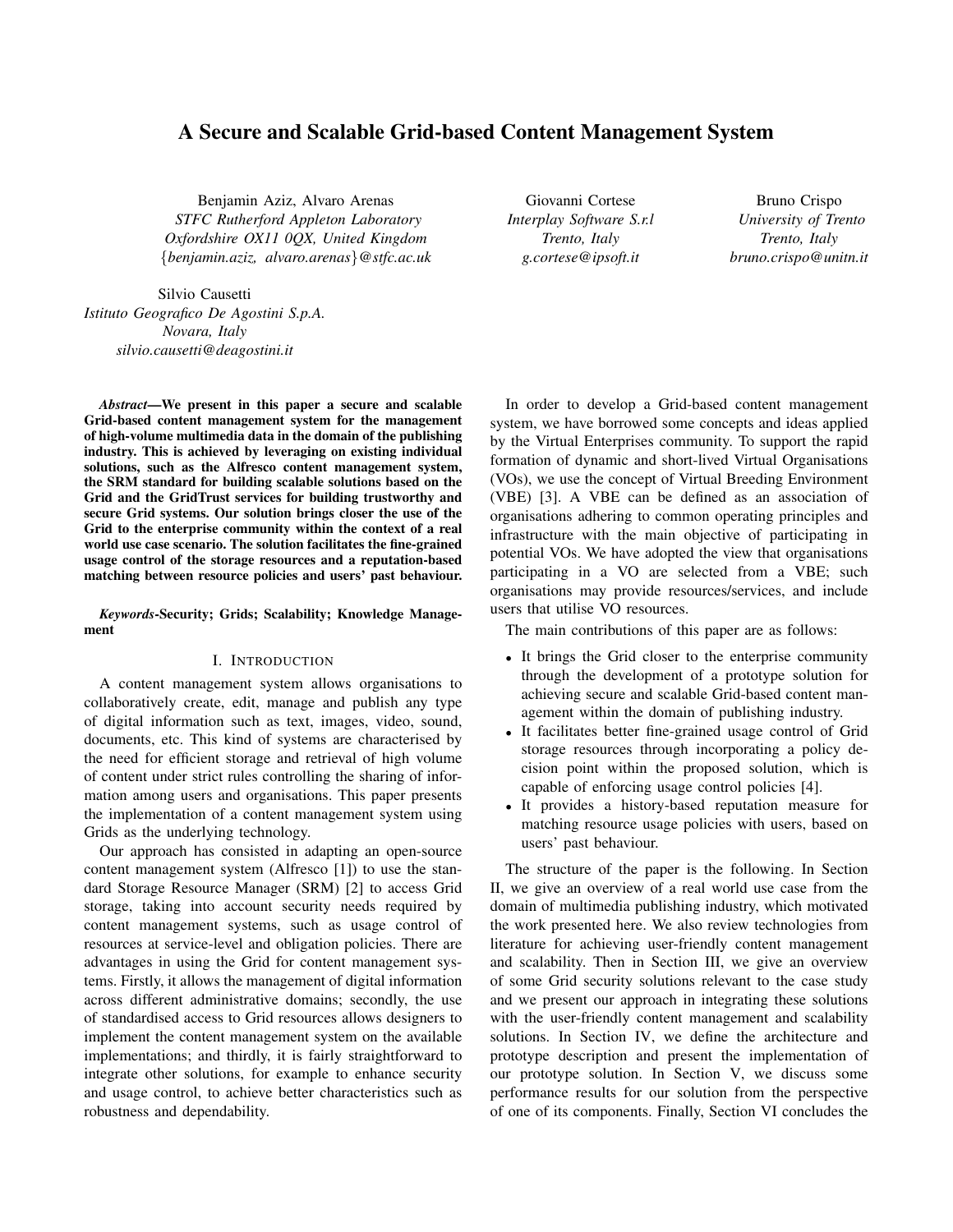paper and gives directions for future work.

# II. CASE STUDY: COLLABORATIONS IN THE PUBLISHING INDUSTRY

In the publishing industry, companies may collaborate under the umbrella of VOs in order to produce and use data and documents related to all aspects of knowledge, such as, for example, books, magazines, cartographic documents and touristic material. Hence, in a *Content Management Virtual Organization* (CMVO), multimedia content is stored and shared through services offered by the participating publishers. The owner of the CMVO can use it to carry out the different phases of the publishing workflow, starting from content gathering and ending with the final media product.

A CMVO, as shown in Figure 1, has three main actors:

- *Publishers*, who are responsible for creating the product for their clients based on well-established Service-Level Agreements (SLAs) stating the deadline, cost and desired quality of the products.
- *Content Owners*, who own the multimedia content. These may not be the same as the Publishers, but may have established a contract with the Publishers allowing them to utilize their databases.
- *Server Farms*, that provide extra computational and storage resources to the Publishers in order for the latter to be able to meet their client SLA commitments.

Additionally, there could be other actors such as the *Reviewers* of the digital content and the products. Some possible interactions among these actors are shown in Figure 1.

Such a CMVO highlights a number of issues:

- 1 Scalable provisioning of resources: The processing of high-quality digital multimedia content, such as cartographic maps and images, can be a resource-intensive process in which CPU power and disk storage pose a challenge to the task of producing the end products. Therefore, a solution for scalable provisioning of resources in such a collaborative environment is needed.
- 2 Trust and Security: As in any collaborative environment, permitting the sharing of resources raises issues of trust and security both at the local resource level as well as the global VO level. This is particularly of relevance assuming that such sharing is carried out across administrative and trust domains.
- 3 User-friendly content management: The publishers are mainly concerned with achieving their tasks leading to the the final goal, i.e. publishing and selling the end product. Therefore, any content management system they use must be friendly to the domain of their expertise and usage. Additional technical functionality must be hidden from these users of the system.

Within the scope of this case study, some of the main tools that are used for addressing the user-friendly content management and the scalability requirements are Alfresco and the Grid SRM systems, respectively.

# *A. Alfresco*

Alfresco Enterprise Content Management [1] is an open source application platform for enterprise-level content management, which provides a user-friendly interface for most business domains dealing with content management. The platform is comprised of a repository specialized for content storage, based on the standards  $JCR-170^1$  and CMIS [5], a set of content services (locking, versioning, metadata, search, workflow etc.), a set of APIs (e.g. SOAP [6] and REST Web Services [7]) for external applications to access the content repository and services, and a graphical user interface components to access the content services.

The Alfresco architecture is J2EE server-based. Files are stored by default on a content store based on a file system, and metadata are stored on a Relational Database Management System (RDBMS). The simplest configuration uses a single content store and a single server. More complex installations can have multiple, replicated content stores (on different storage media) and multiple servers in clusters. With respect to security, Alfresco provides authentication and authorization features, based essentially on role-based access control [8]. Finally, the platform is highly extensible via Java programming for integration with other solutions.

#### *B. Grid Storage Resource Management*

One solution to the problem of scalability in the implementation of content management systems is to use Grid computing. The challenge is to provision storage in a way that is both flexible and affordable and to store digital content with considerable size. With respect to storage, several architectures exist to implement scalable content management repositories. In a business environment, solutions to achieve content storage scalability based on clustered architectures have been developed. For example, Content Addressable Storage (CAStor) [9] and Centera<sup>2</sup> allow easy plug-in of new storage units on demand.

More recently, solutions based on Grid and Cloud computing allow an organization to exploit storage services on a pay-per-use metered basis. Examples in this class include Amazon's Simple Storage Service (S3) and Nirvanix. In the scientific applications domain, the Open Grid Forum's Storage Resource Manager (SRM) [2] standard has evolved from several Grid projects developing storage management infrastructures and providing scientific applications with a uniform software interface to reserve and store files. SRM, defines a common service-oriented interface for accessing storage resources in order to allow clients to use storage resources from several providers.

#### III. GRIDTRUST SECURITY SERVICES

While several scalable solutions for content management have been proposed, almost none of them provides flexible

<sup>1</sup>http://jcp.org/en/jsr/detail?id=170

<sup>2</sup>http://www.emc.com/products/family/emc-centera-family.htm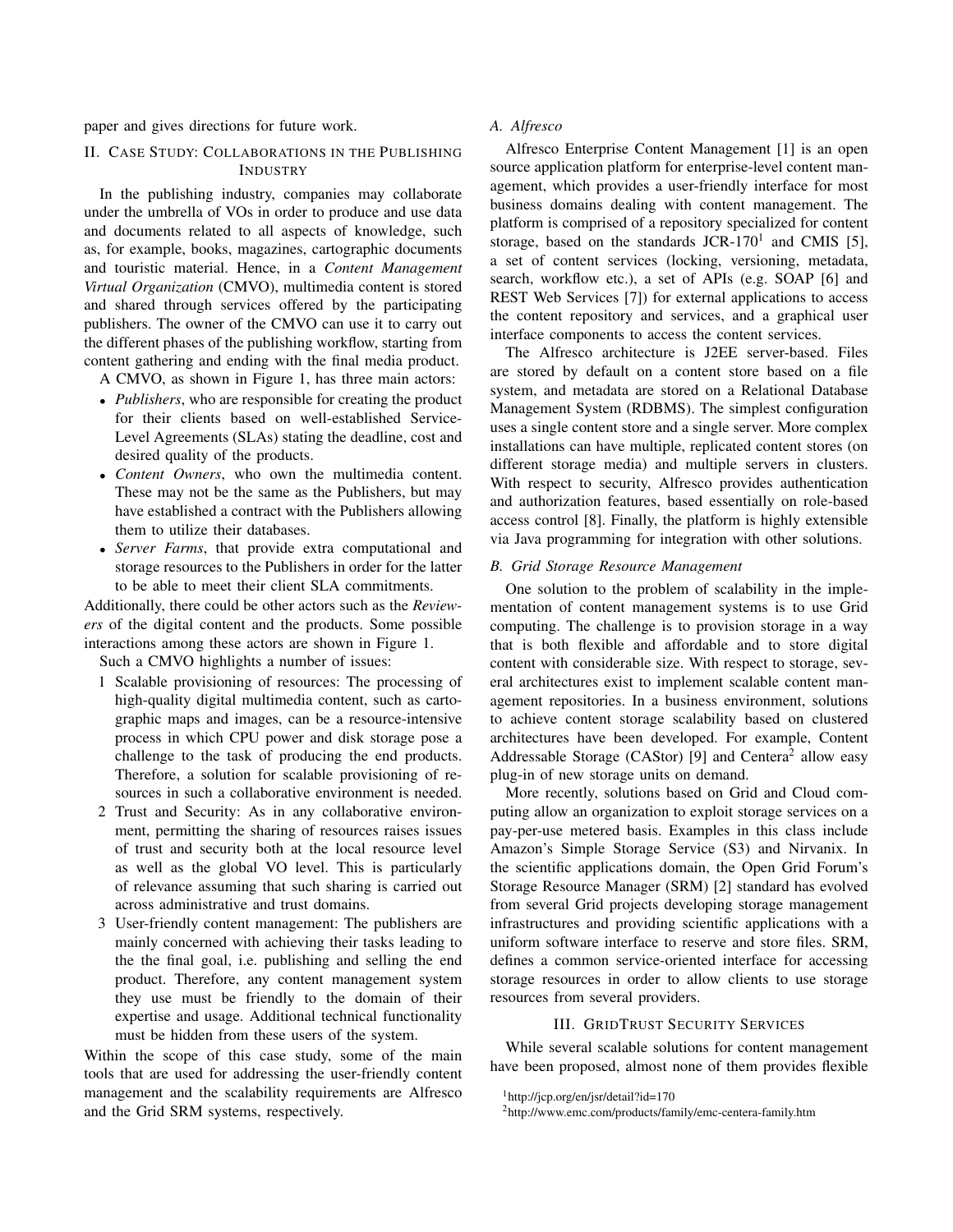

Figure 1. The Content Management Virtual Organization.

and rich enough support for managing trust and security requirements of users and service providers. Thus far, we discussed how a scalable content management infrastructure can be built using Grid architectures thanks to standards such as OGF's SRM. However, one of the main requirements of the CMVO scenario is to provide a secure and trustworthy collaborative environment, in which the sharing of resources requires certain quality of protection. Such requirements could include the definition and deployment of security and usage policies for distributed Grid systems.

Project GridTrust<sup>3</sup> provides a technical framework consisting of theoretical models, design tools and Globus-based software services for the enhancement of trust and security in Grid computing [10]. One of the main research novelties in GridTrust is the adoption of a vertical view, which starts at the level of requirements engineering and system design, and ends at the applications, middleware and foundation levels. For example, access and usage control VO policies generated from domain-specific security requirements can be enforced at the VO level or be refined and enforced at the computational level (middleware and foundational).

Here, we review three services that were developed in GridTrust and that were utilised in our solution. These are the *VBE Certificate Authority*, which is used to establish Public-Key Infrastructure (PKI) trust relations within the system, the *Enforcer*, which provides a policy decision point for evaluating and enforcing usage control policies, and finally, the *Reputation Management* service used for the matching of resource policies with users' past behaviour.

*The VBE Certificate Authority:* The project developed a VBE Manager service, which aims at coordinating the registration of users and service providers in the VBE as well as the creation of VOs and populating them with users and service providers. As part of this service, a Certificate Authority (CA) is provided, which issues users and service providers with identity certificates. The CA uses the Bouncy Castle library<sup>4</sup> to generate X-509 certificates [11]. It also uses the certificate and private key of a Globus SimpleCA for signing certificates.

*The Enforcer Component:* The Enforcer receives requests to access and use content, it then evaluates these requests against the security policies that apply to the required content and enforces the final decision by allowing/rejecting the request. Policies are written in XACML [12] and the Enforcer extends the XACML runtime support in order to support not only access control but also usage control policies [4]. In particular, it supports object and subject attributes, including mutable attributes, such that it can enforce all types of history-based policies. Furthermore, the Enforcer implements *obligations*, which are actions that must happen before, during or after the access to the resource (e.g. the content must be deleted after 20 days from when it is uploaded for the first time).

*The Reputation Management Service:* The responsibility of the reputation management service is to keep track of the past behaviour of users of a VO and transform such usage history information in reputation credentials that can be considered by service providers when taking decisions. The service builds reputation by collecting feedback from the usage control services, such as the Enforcer, which monitors whether users of the VO make appropriate usage of the VO resources granted to them [13]. Security and usage control policies establish what is meant by *appropriate usage* of VO resources and therefore define the expected behaviour that users should follow when using those resources.

<sup>3</sup>http://www.gridtrust.eu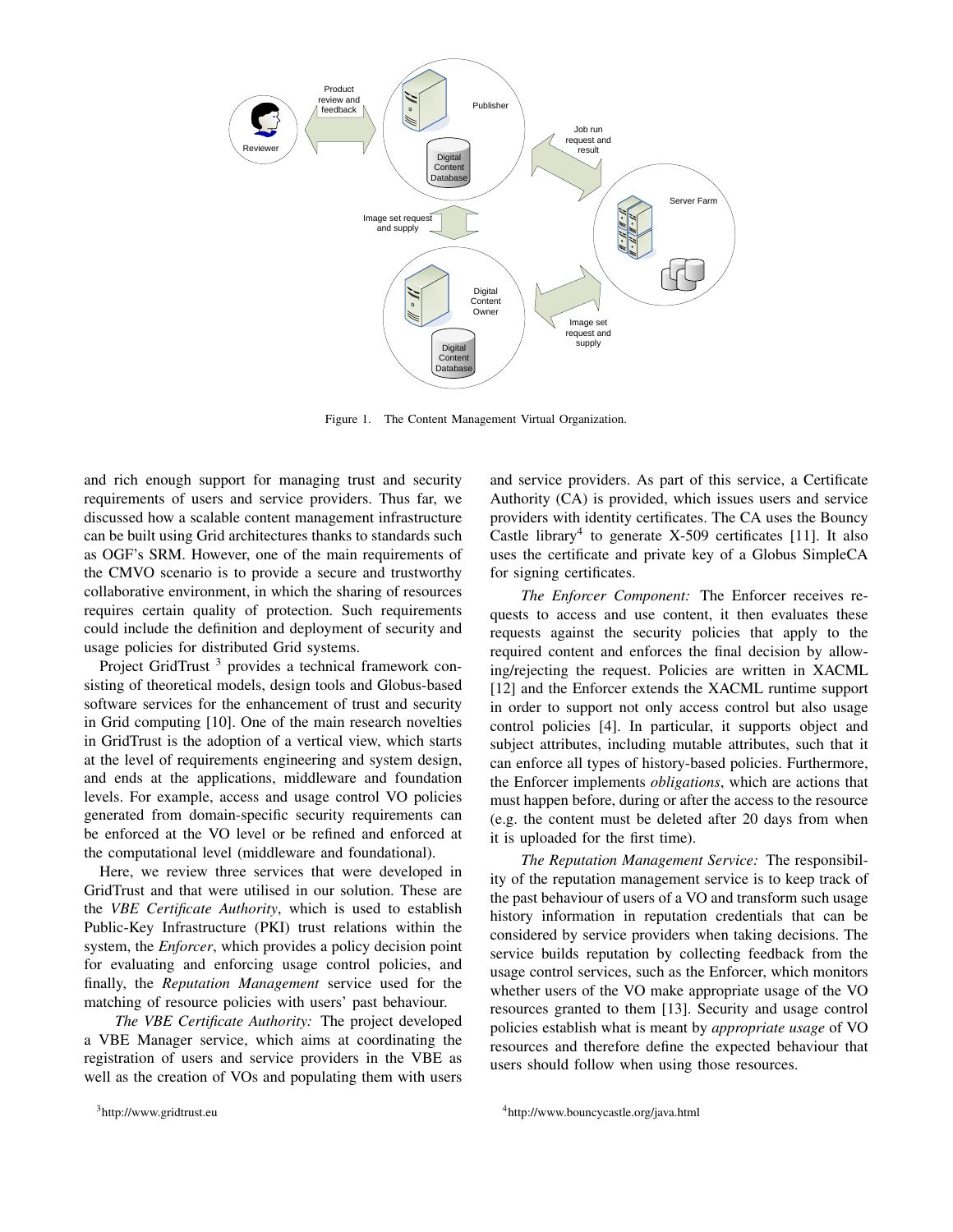# *A. Our Approach*

The solution adopted in this paper is based on building a prototype that glues all the above technologies into one system, which we call the *Distributed Content Management Demonstrator* (DCMD). The purpose behind DCMD is to provide a platform for secure scalable content management in the business world based on the Grid paradigm. More specifically, the DCMD extends Alfresco by providing the following: a) an integration with SRM as a back-end content storage mechanism for Alfresco, b) an integration with the VBE CA to provide a trust infrastructure and c) an extension of the role-based authorization mechanism that includes usage control policies and that uses the Enforcer component. In the upcoming sections, we present the architecture, implementation and evaluation of the DCMD. For simplicity, we shall refer to the CMVO as the "VO".

# IV. ARCHITECTURE AND PROTOTYPE DESCRIPTION

In this section, we describe the architecture and prototype of our solution, which integrates the individual technologies presented in the previous section.

#### *A. Architecture Description*

The architecture of the DCMD is shown in Figure 2 both at the VO set-up and the VO usage phases. The architecture utilises a subsystem (termed the *CMVO Manager*), which coordinates access and usage of storage, computing and application services needed to implement an effective content management system to be used by several users in the VO. Users can be Content Providers, Consumers or both. They rely upon the VO Manager to store, transform, index, search and download documents and multimedia content.

Service providers can be providers of storage, or application services such as specialized indexing functionalities, geolocation functionalities etc. In the implementation of the DCMD, the focus has been on providers of Grid storage services. The VO Manager should be considered both an organizational entity and a software system - it takes care of user requests dispatching them to appropriate service providers, enforcing resource usage policies and collecting evidence of fair behavior (i.e. reputation) of VO users.

Before users can access and use the VO resources, however, a VO setup phase is required. In this phase, the VO Manager collects information about Grid service providers, including identity information, as well as a description of the service and security policies they provide. The VO Manager matches service provider profiles and policies with the VO policies to ensure they are compatible and extends invitations to service providers to join the VO. At some point, the service providers join the VO and are then eligible to advertise their services. Similarly, users must register with the VO manager providing their identity and other information about themselves before they can join a VO.

# *B. Prototype Description*

In this section we provide a few highlights and technical details on the prototype design.

*User Interface:* The interface for the VO users provides access to search, upload, download as well as categorization and metadata-related functionality. Users are presented with a sort of "file explorer", allowing the organization of content according to the usual "file and folder" visual metaphor. This allows users to access all available operations on the content. The interface is implemented as a customization and extension of an Alfresco community component. On the other hand, the VO Manager has a few administrative tools available, which it can use to manage users, service providers and policies. For example, the interface shows the reputation of users and all other attributes relevant to usage control policies, which may determine the constraints users accesses to resources. Finally, The interface also shows the list of service providers that join a VO, the type of services they provide and the endpoint to access the service.

*Extending Alfresco to Support Usage-Control Policies:* The GridTrust project developed two mechanisms for usage control: the first being computation-level usage control (i.e. based on the Grid Resource Allocation Management (GRAM) [14] protocol), where usage control is performed at the individual Grid node executing the users requests. The second being service-level, where enforcement is done at the VO level and can be used to enforce a wider variety of user requests beyond computational tasks. In the DCMD, we focused on enforcing usage of resources at the VO level.

Policy enforcement and decision is implemented in an application component, which enforces policies related to usage of resources for the whole VO, and uses as a library the Enforcer's policy decision point. Technically, the Policy enforcement and decision points have been integrated as part of the Alfresco platform. The Enforcer knows about users policies, which are valid for the whole VO, and the service providers' policies, which are relevant and applied to each service. Any service providers that join the VO register first their own policies with the Enforcer. User policies are centrally managed and apply to all users of the VO.

We identified a set of *protected operations* within the set of Alfresco public services that need to be protected with respect to usage control. Specifically, we selected as protected operations content reading and writing. Turning an Alfresco public service into a protected operation is implemented using the Alfresco extensible security architecture, which allows to plug-in security interceptors to process each call to the service. Content reading and writing is then subject to policies defined as XACML in the Enforcer.

The following policies were identified and implemented.

- Consumable resource usage policies (for storage resources and subscription-type "pay-per-use" services)
- History-based usage control policies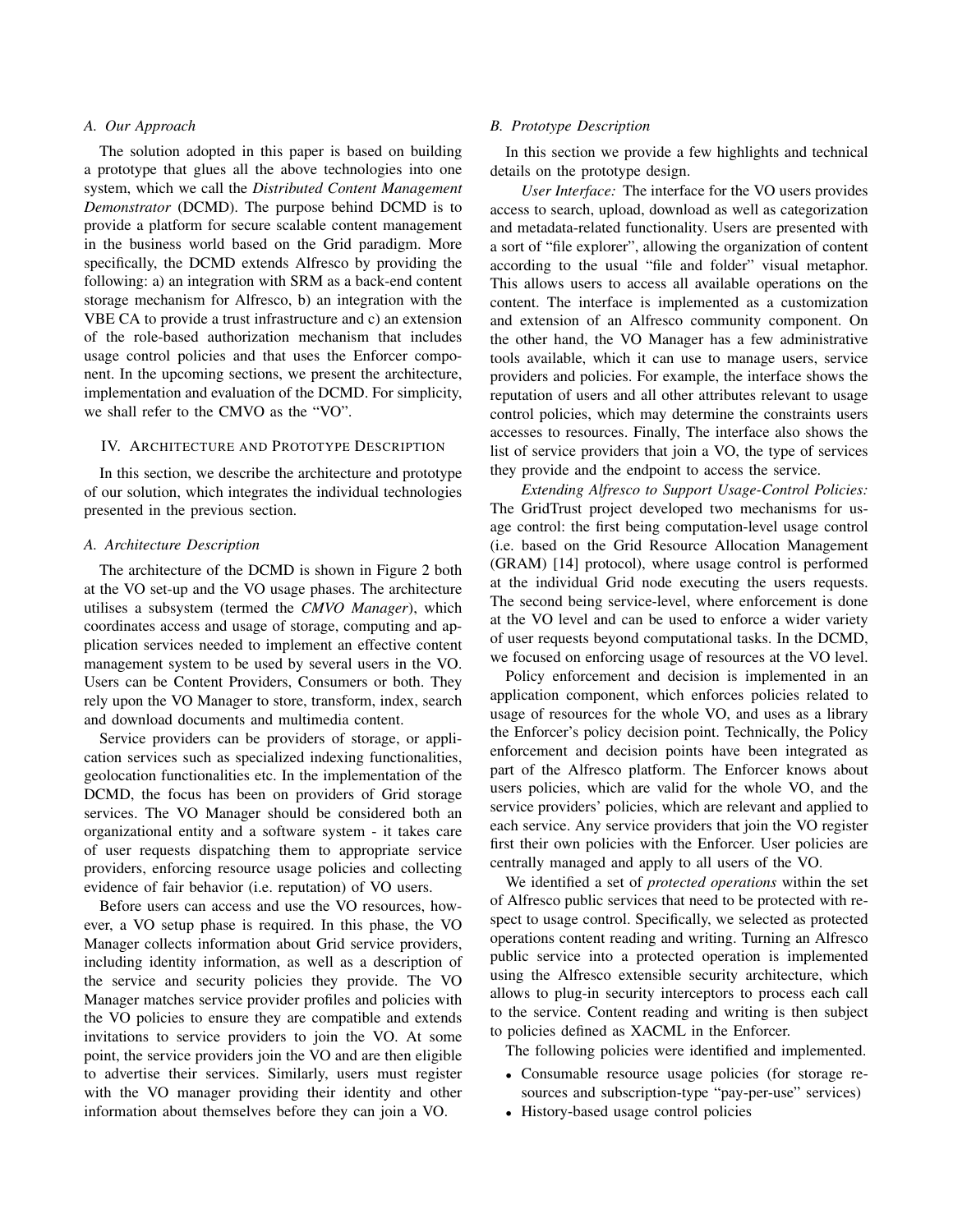

Figure 2. The High Level Architecture for (a) VO setup and (b) VO usage phases.

• Policies expressing obligations

Examples of the above policies include:

- 1. A content provider (e.g. touristic content, map data) obtains space/application services from the VO to create and manage content libraries. An example policy would be that the "content provider should not use more than its storage space as agreed with the VO (e.g. subscription to storage service)".
- 2. Content consumers (e.g. publishing companies) access/query/download content provided by the VO in libraries. An example policy would be "content consumers can use content only according to their rights (e.g. subscription to a library/content services)"
- 3. VO users can obtain credits to get more services from the VO (e.g. download of premium content) through their contributions to the VO.
- 4. Trial subscription should expire in 30 days, thus related accounts should be canceled after 30 days.

*Extending Alfresco to Interoperate with SRM:* The implementation maps Alfresco methods to corresponding SRM 2.2 methods invoked via a BeStMan-based web interface. The resulting implementation is pluggable to an Alfresco installation to achieve more resilient and scalable configurations. For example, one can use the local file system for primary content storage and use a secondary content storage, based on SRM, for replication and backup purposes. Alternatively, one can use Alfresco's clustering architecture, which shows how an Alfresco installation may use multiple SRMs to store digital content, therefore addressing scalability concerns. Each Alfresco instance stores content on a different SRM server and the Replicating Content Store (a component in Alfresco's clustering system) forwards requests to the other SRM servers when looking-up of content fails in the primary store. Finally, if a singleprimary/multiple-SRM configuration is used, one would require implementing a scheduler/balancer at the low level, in order to assign load to the different SRMs.

# V. PERFORMANCE RESULTS

We carried out a performance evaluation under heavy load of the main GridTrust service used, i.e. the Enforcer component. The performance overhead is shown in Figrue 3, which depicts the time to evaluate from 10 up to 100 parallel requests against a database of 10 XACML policies each composed of 5 rules. These numbers show expected delay for enforcing access and usage control policies.

# VI. CONCLUSION AND FUTURE WORK

We presented in this paper a prototype called the Distributed Content Management Demonstrator, which provides a user-friendly secure and scalable solution for the management of high-volume digital multimedia content based on Grid computing. Our solution enhances the Alfresco content management system with Grid capabilities by integrating it with BeStMan, an implementation of OGF's SRM standard for Grid-based storage management. The Demonstrator also provides better control over access and usage of resources since it utilises the Enforcer PDP to enforce usage control policies allowing it to express consumable resource usage, history-based usage and obligation policies.

The main advantage of this work is that it provides a solution for a real use case in which Grid computing is utilised commercially in the domain of distributed content management for the publishing industry. During the test phase of the Demonstrator, the cartography institute of De Agostini, the main users of the system, evaluated the use of usage control security policies, which have been so far very infrequently used inside the company. These policies have allowed De Agostini to open up new business possibilities. For example, De Agostini can now offer its customers contracts which allow them to read a fixed number of eBooks or images per month. The requirement is that customers content consumption must be limited to the amount specified in their contracts (enforced by the new policies). Further the end user can download premium content only if it uploads its own contents, for example personal reviews, to the books just downloaded. The Demonstrator has provided De Agostini with the possibility of re-evaluating the use of Grids for the management and sharing of digital content.

There very few solutions in literature that have been proposed for providing Grid-based scalable and secure backup for content management technologies [15], [16]. In [15], the authors propose a distributed P2P-based Grid content management architecture, which combines Grid and Client-